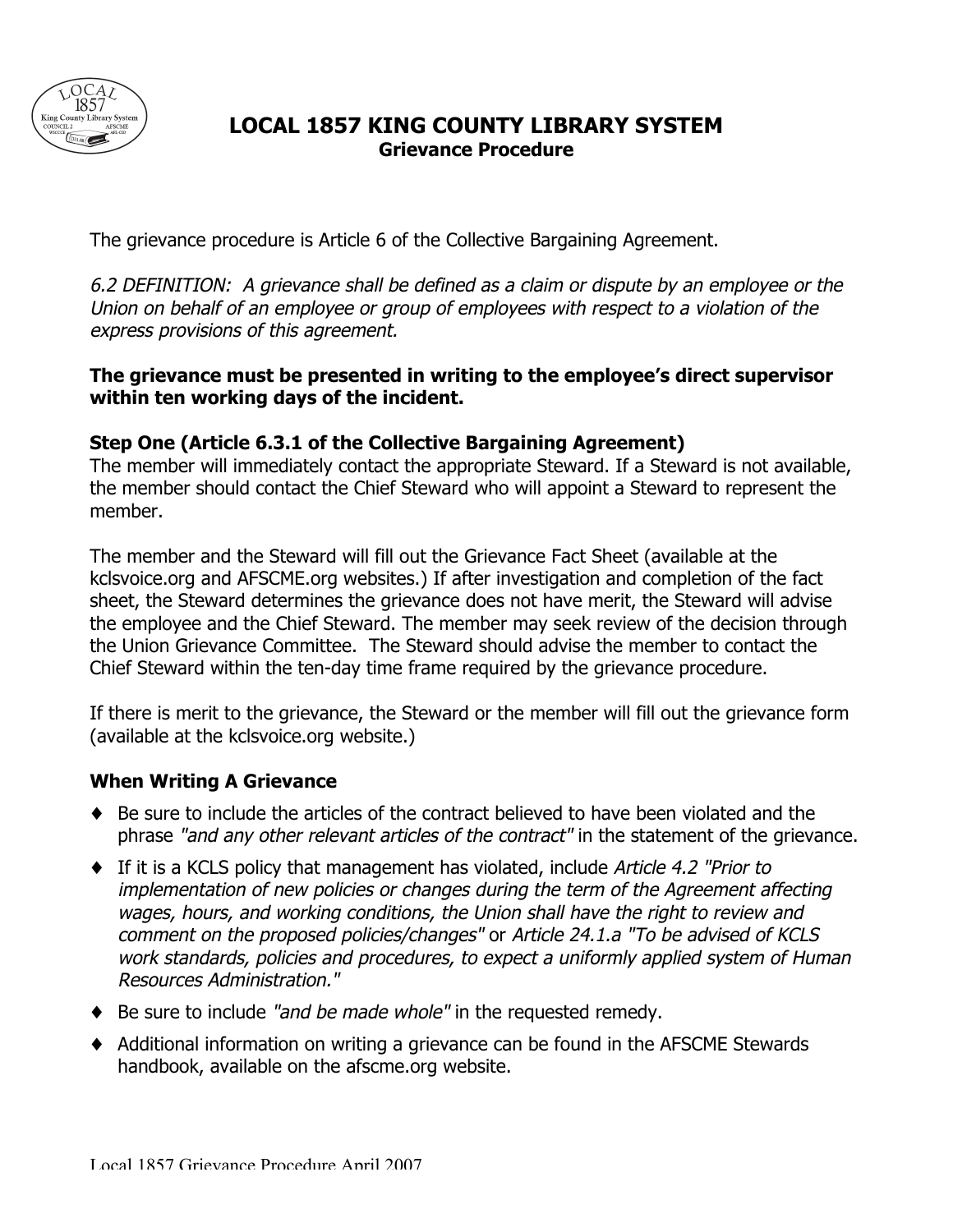The grievance should be presented to and signed by the grievant's supervisor or their designee. Copies of the signed grievance should be given to the supervisor and immediately be sent to the Chief Steward. **The Chief Steward is notified when a grievance is filed.**

- ♦ The Steward, member and supervisor may meet within ten days of the presentation of the grievance or the supervisor may respond without a meeting.
- ♦ The supervisor is to notify the grievant and/or Steward within ten days of receipt of the grievance, either to set up a meeting or to respond to the grievance.
- ♦ The member and the Steward determine if the supervisor's response resolves the grievance. If the grievance is resolved, the Steward should notify the Chief Steward and forward a copy of the response.
- ♦ If the grievance is not resolved, the Steward should forward the grievance to the Grievance Committee. The committee will determine if the grievance should be advanced to step two.
- ♦ If the Grievance Committee believes the grievance is resolved but the member wishes to pursue to the next level, the Steward will advance the grievance to step two, request a continuance "for further review" and advise the member they have ten days to appeal to the Grievance Committee. The member must contact the Chief Steward within ten days if they wish to appeal.
- ♦ The grievant will be notified in writing of the decision of the committee and appeal process if appropriate.
- ♦ If the supervisor does not respond notify the Chief Steward. The Chief Steward will contact the Human Resources manager for a status update. The Chief Steward will have the authority to request or grant timeline extensions at all steps of the grievance procedure.

### **Step Two (Article 6.3.2 of the Collective Bargaining Agreement)**

When the Grievance Committee approves moving a grievance to step two, the grievance must be presented to the APT member within ten days of the conclusion of step one. The contract states, "The written grievance shall include a statement of the issue, the sections of the Agreement allegedly violated, facts of the case, and remedy sought."

- ♦ Follow the same guidelines for writing a grievance listed under step one.
- ♦ A response is due within ten days of the meeting. If the APT member wishes to have more time to respond, the Steward should get written documentation, a date to expect the response, and notify the Chief Steward.
- ♦ If the response from the APT member resolves the grievance, notify the Chief Steward.
- ♦ If the response from the APT member does not resolve the grievance, the Steward should forward the grievance to the Grievance Committee with a recommendation to continue